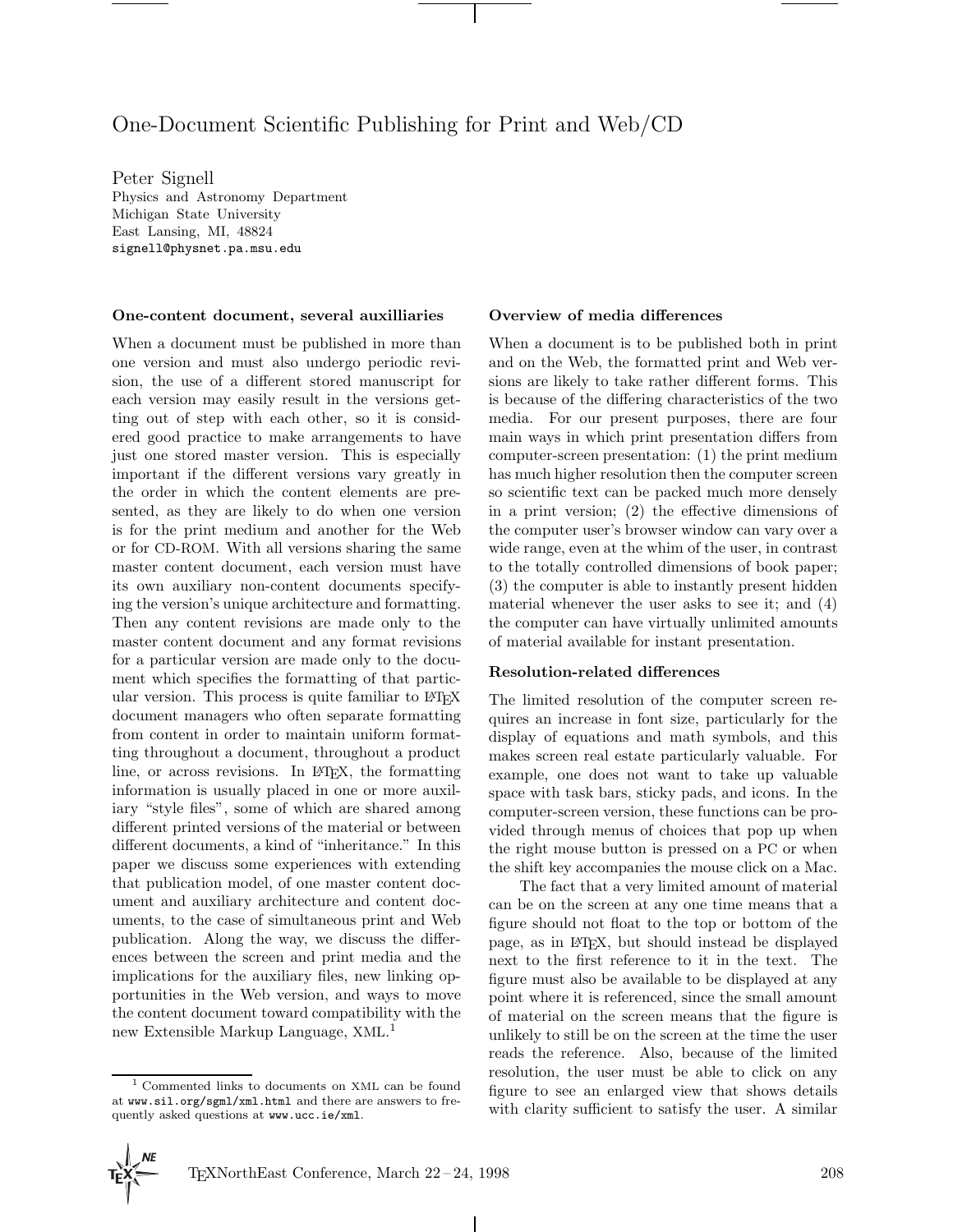kind of availability is necessary for equations and definitions: they must be actually on display at the first reference to each, and they must be available for display by the user at all further references.

#### **Dimensional differences**

We know quite well the size of paper on which a textbook will be printed, but we do not know the size of a computer user's browser window. Even if we know the dimensions of a particular user's screen, the user may shrink or expand the browser window at will in one or both dimensions. The user may increase the font size because of poor eyesight or limited screen capabilities. Any change in width or font size will produce a change in the number of characters allowed per line and so will require that the material on the screen be instantly and transparently reformatted. Another effect of a user narrowing the effective width of the browser window is that it will cause a figure caption to the right of a fixed-width narrow figure to be partially "off the screen to the right" unless the caption alone is instantly and transparently reformatted into lines of a narrower width alongside the figure. If the window is made too narrow, the caption must be seamlessly moved to a position underneath the figure and reformatted for that position. For equations, a good line-breaking algorithm must be used to allow equation formatting and reformatting to make the equation fit the screen size of the moment.<sup>2</sup>

#### **Information-hiding differences**

The computer has the unique ability to pop up information at the user's discretion, and this affects the placement of material in the flow of the document. For example, in printed textbooks the answer to a homework problem is never printed at the end of the problem because it would then be too easily seen by a user working the problem. Instead, in textbooks the printed answers to problems and exercises are almost always collected at the ends of the books. Other "optional" materials are collected away from the points at which they will be needed by some users but not needed by others. In the computer version, each of these elements can be made to pop up at the relevant point if the user so desires. In our case, these optional pop-up elements consist of specifically targeted help sequences and additional skill-based instructional elements and practice problems as well as the usual problem and exercise answers. Thus the computer-screen and print versions are very different in the flow and user-activated flow of document elements. In addition, there are proposals for "information that knows about me (my needs and preferences)" and this would require a multitude of possible paths through the kinds of information that may be available to construct a custom document. Finally, we note that a print version is limited in the amount of material that can be included because more information results in a higher price and a heavier weight, and sufficient amounts of different kinds of optional material can make the user navigate what seems to be a gigantic maze. No such problem occurs in the Web version.

## **Next year's solution: XML**

Both print and Web versions of books have recently been produced from content-only documents, plus version-specific non-content documents, using the World Wide Web Consortium's "Extensible Markup Language," universally called XML.<sup>3</sup> However, very few of XML's eventual capabilities have been used because parts of the XML specification suite are still under development by working groups of the World Wide Web Consortium (hereafter "the W3C"). The basic specification for XML was "recommended" by the W3C in February and full approval is expected in the fall. The math markup language is in the "recommended" stage and may also be approved this fall by the members of the W3C. The specification for the XML formatting ("style") language, XSL, may emerge from the XSL working group this summer. As for XML browsers, Microsoft's Internet Explorer 4.0 already includes some XML tools and Netscape Navigator is scheduled for significant XML compliance in version 5.0. IBM has produced XML tools and Sun has put its extensive Solaris documentation into XML.

The power and relative simplicity of XML have led to its endorsement by IBM, Netscape, Microsoft, Sun, Adobe, and a host of other institutions and individuals prominent in the information industry. Developers are creating XML tools and XML workshops are being held around the country. It is expected that XML will be used instead of HTML for many Web pages and will be used for many printed

<sup>2</sup> See Michael Downes, Breaking Equations, *TUGboat* 18, 3, September 1997, pages 182-194. A new release of the software is expected in early August, 1998 (private communication from M. Downes). We hope that this work, so important for the Web, can eventually be made available for use in XML.

<sup>3</sup> A publishing house use of XML to produce both HTML and RTF versions, the former for a Web version and the latter for the commercial printed-book version, can be seen in some detail at www.mcp.com/info/1-57521/1-57521-334-6. That example is also interesting because it includes use of TEI, the Text Encoding Initiative, and because it treats XML as a special case of SGML, the Standard Generalized Markup Language.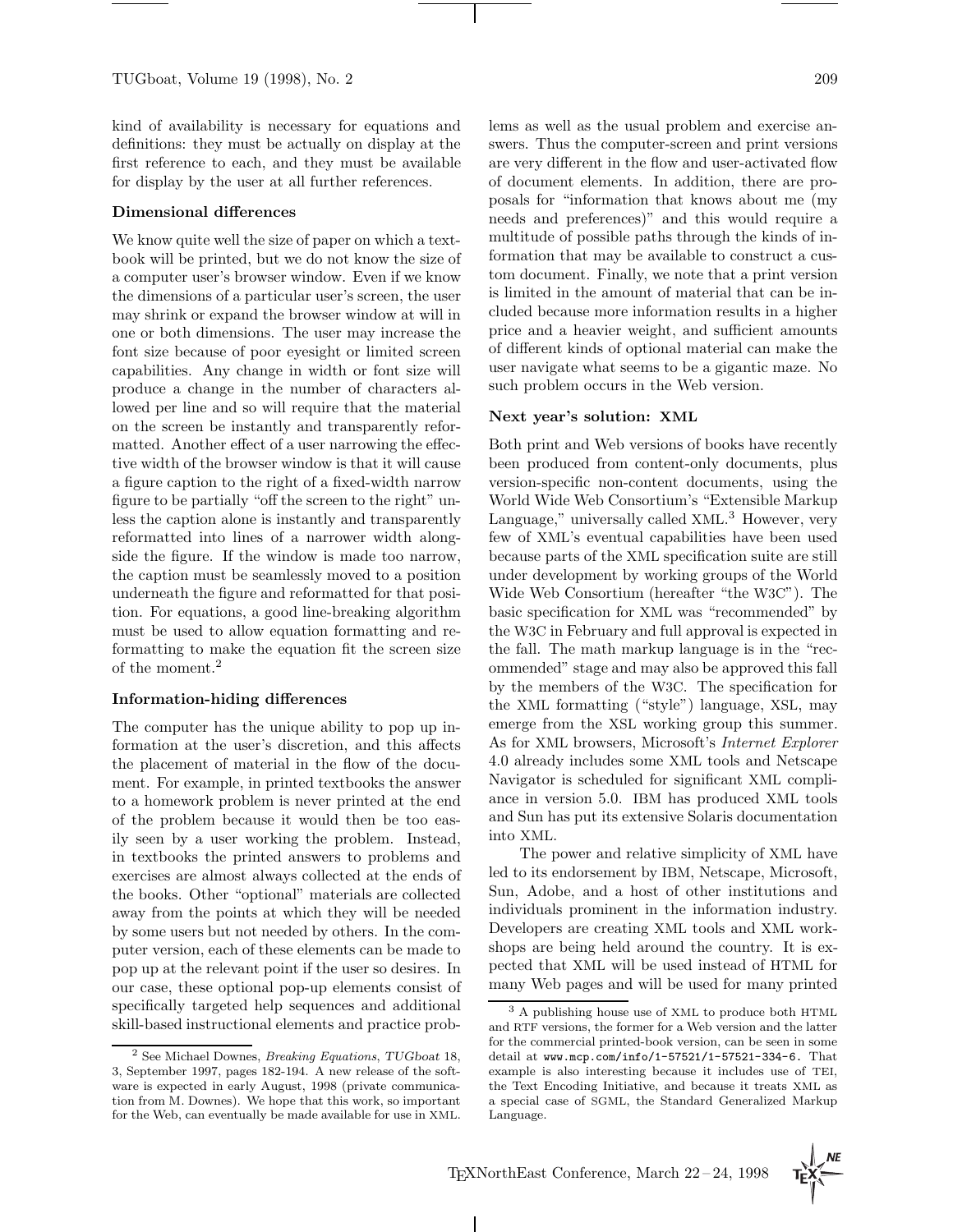publications. LATEX may turn out to be an application of choice for printing XML documents, especially those involving math. The feeling of some XML working groups and developers seems to be that true XML Web browser and print applications, including math, formatting, linking, data, pointer, and document architecture, will gradually become usable starting next spring.

## **Math in XML**

The XML math markup language, called MathML, has already been incorporated into several tools.<sup>4</sup> Although MathML makes sense in terms of the ambitious goals of the MathML working group, it is rather laborious to write and difficult to proof-read. In an example from IBM,<sup>5</sup> markup for the quadratic root formula, LATEX takes one line while the Presentation form of MathML takes 35 lines:

LaTeX:  $$x=-b\pm\sqrt{b^2-4ac}/(2a)$ MathML:

```
<mrow>
  <mi>x</mi>
  <sub>mo</sub>>=</mo></sub>
  <mfrac>
     <mrow>
        <mrow>
          <sub>mo</sub> < /mo></sub>
          <mo>b</mo>
        </mrow>
        <mo>&PlusMinus;</mo>
        <msqrt>
   ...(22 lines)...
  </frac>
</mrow>
```
As a result of this complexity, it has been proposed that LATEX or another math markup language might be used in XML documents with "helper applications" converting it "on the fly" to MathML for processing by the user's XML browser. It is assumed that LATEX is exactly equivalent to Presentation MathML.<sup>6</sup>

#### **Meanwhile: LATEX and techexplorer**

While waiting for XML to become usable for documents that contain math, we are using LATEX and IBM's **techexplorer**<sup>7</sup> to produce Web and print versions of a physics textbook. The LAT<sub>EX</sub> compiler combines its own style files and the one master file to produce the .dvi file for the printed version. **techexplorer** is a plug-in for current browsers that combines its own "macro" style file with the one master file, on the user's machine and in real time, to produce the on-screen version. The L<sup>AT</sup>EX compiler and the **techexplorer** interpreter can work from the same master file because **techexplorer** uses LAT<sub>E</sub>X's command structure and also because it recognizes many LATEX commands. Thus many formatting macros in the LATEX style file can be taken over directly to **techexplorer**'s macros file. **techexplorer** simply ignores the LATEX commands in the master file that are not in its repertoire. In addition to the many LATEX commands that it understands, **techexplorer** has commands that are useful for Web browser display and which provide some of the capability expected in XML. While we are using **techexplorer** and LAT<sub>E</sub>X, we are also using a specific LAT<sub>E</sub>X markup scheme that is designed to capture the information needed for a future conversion to XML. It is fortunate that one of XML's strongest requirements is also a requirement of LATEX; namely, that scopes be nested (which makes possible the description of elements as distinct objects).

#### **techexplorer's new "user-embed" link**

We make considerable use of **techexplorer**'s implementation of XML's new "user-embed" link.<sup>8</sup> The **techexplorer** command is "\altLink" and it allows us to specify two hot elements (elements that are visually identifiable as clickable links) which alternate as the user clicks on them. For example, the default hot element can be the word "help" and the alternate element can be a long sequence of help

<sup>4</sup> A list of tools incorporating MathML is available at http://www.w3.org/Math/. <sup>5</sup> Download **techexplorer** from www.software.

ibm.com/techexplorer Install it as a plug-in to Netscape Navigator, then display, in the Navigator: Netscape/Communicator/Program/Plugins/techexplorer/ Examples/MathML/mml002.html. <sup>6</sup> Another set of MathML markup, without any format-

ting, is called Content MathML. In contrast to Presentation MathML, Content MathML is strictly generic (formatless) markup. To see an example, display the file mml002.html referenced in Footnote 5.

See the **techexplorer** reference in Footnote 5.

<sup>8</sup> XML specifies a suite of six pre-defined links and allows for custom-designed links. The built-in types are the six combinations produced by combining the "show" attributes "auto" and "user" with the "actuate" attributes "replace," "new," and "embed." Here "auto" and "user" indicate who controls activation of a link, while "replace," "new," and "embed" indicate the action to be taken when a link is activated. Whereas "replace" and "new" switch to a different flow of information, one in the current browser window and the other in a new window, "embed" causes the link-targeted object to be seamlessly incorporated into the current flow of information at some designated spot just as though the targeted element had always been there. Another part of the XML specification says that the element to be embedded need only be an identifiable element, not a complete file.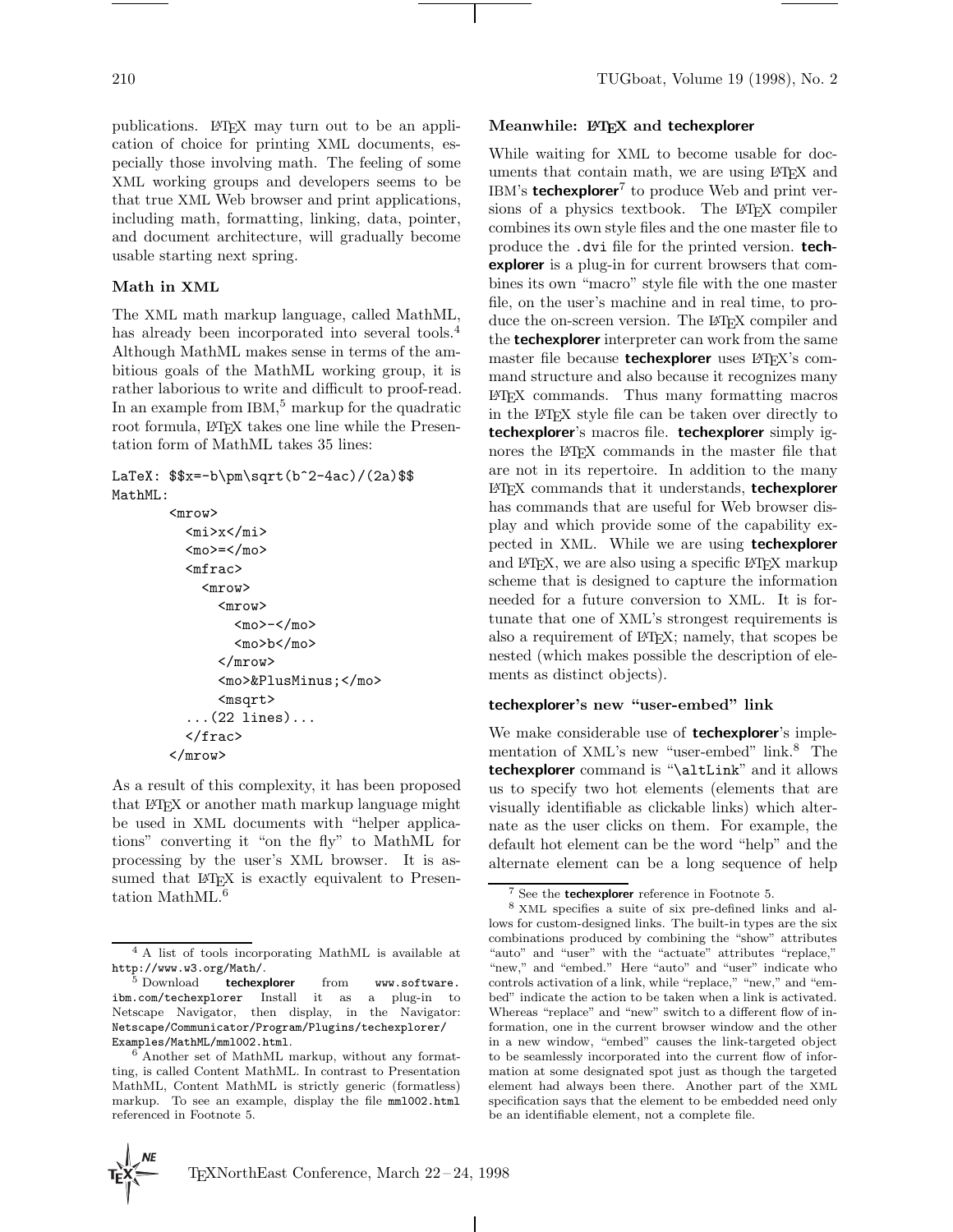that includes text, graphics, and interactive computer programs. When the user clicks on the hot word "help," that word is instantly replaced by the actual help sequence which is sometimes quite long. The insertion is downward from the point of the default element, with the elements above the point of insertion remaining fixed in position on the screen. The actual help sequence, no matter how long, is also visually identified as a hot element so the user can click on it and cause it to disappear and be replaced by the first alternative, the single hot word "help."

#### **Our use of user-embed links**

We use **techexplorer**'s version of the user-embed link to let the user bring in objects that in print would only be referred to, not displayed, after their first occurrence. For example, the first time Figure 6 is referred to in a print version, it is displayed. Thereafter, however, the print version will merely show the words " $\dots$  Figure 6  $\dots$ " and it is up to the reader to turn back and find the appropriate page to see the figure. Using the user-embed link, however, the screen version has all references beyond the first as hot elements that can bring in the actual figure, complete with caption, and then take it out again, all at the user's discretion. Similarly, the displayed figure can be clicked on to be exchanged with an enlarged version for detailed examination. References to previously-encountered equations and definitions are also shown as user-embed links that will alternate the reference to the object, usually hot words, with the actual object. Finally, we use user-embed links for objects that are not displayed at all unless or until the user wants to see them: answers to problems, helpful hints at specific points in the discussion or in homework problems, additional problems to practice specific skills, tutorials that provide additional instruction for students that need it, answers to problems in the tutorials, and items in the chapter summaries.

#### **Separating form from content**

The feedback we have received over the years from students and instructors, along with insights from research, have led to a never-ending stream of alterations of the contents of the book we have been converting for print and Web. These continuous alterations have led us to the removal of all formatting commands from the content files and the placing of them in a separate style file, a procedure long advocated by experts and which is advocated by virtually all XML developers. One justification for this separation becomes evident when even a small revision upsets the formatting for the entire remainder of an unseparated document. It is best to save time and frustration by letting the the LATEX compiler handle the reformatting using a style file. To make the decisions involved, the LAT<sub>E</sub>X compiler must be informed of the type of each element in the content file. This is accomplished by making each element be the argument of a LATEX command whose name labels the type of the element. Thus, for example, the title of a book could be the argument of a "\BookTitle" command in the content file and this might be converted to a "\textit" command in the style file. In general, the style file should give LAT<sub>EX</sub> all the information it needs to make an appropriate formatting decision for each type of element that occurs in the book and for each type of formatting situation in which L<sup>AT</sup>EX might have to format that type of element. The complete separation of the content from the format instructions has the added benefit of enforcing 100% conformity with the publisher's and author's desired format for each of the various types of elements in the book. This enables the user to immediately and reliably recognize the intent of an element just from its appearance. It also allows the author or publisher to easily change the format of all members of a particular class of element.

## **Problems in separating the content**

It is well known that one cannot completely separate content from style within the confines of the current LAT<sub>EX</sub> compiler used for print versions of books, but our experience is that such separation can easily be made complete for the screen version within the confines of the current **techexplorer**. The reason for this difference is mainly that the screen version has no page ends (**techexplorer** ignores page-end commands) whereas a number of page-end formatting "tweaks" must be put into the content file for the print version. Even experts have this problem. In The LAT<sub>E</sub>X Companion, Goosens, Mittlebach, and Samarin remark that they inserted 237 commands in the book's content files to over-rule formatting decisions that were made by the LATEX compiler as it followed the instructions the authors had placed in the book's style file.<sup>9</sup> We hope that the table of tweaks shown in that book can sometime be used by a LATEX expert to give us some commands which will cover the situations the authors (and we) have encountered.

 $9$  See The LIEX Companion, M. Goosens, F. Mittlebach, and A. Samarin, Addison-Wesley, Reading, MA, 1994, second page after page 528.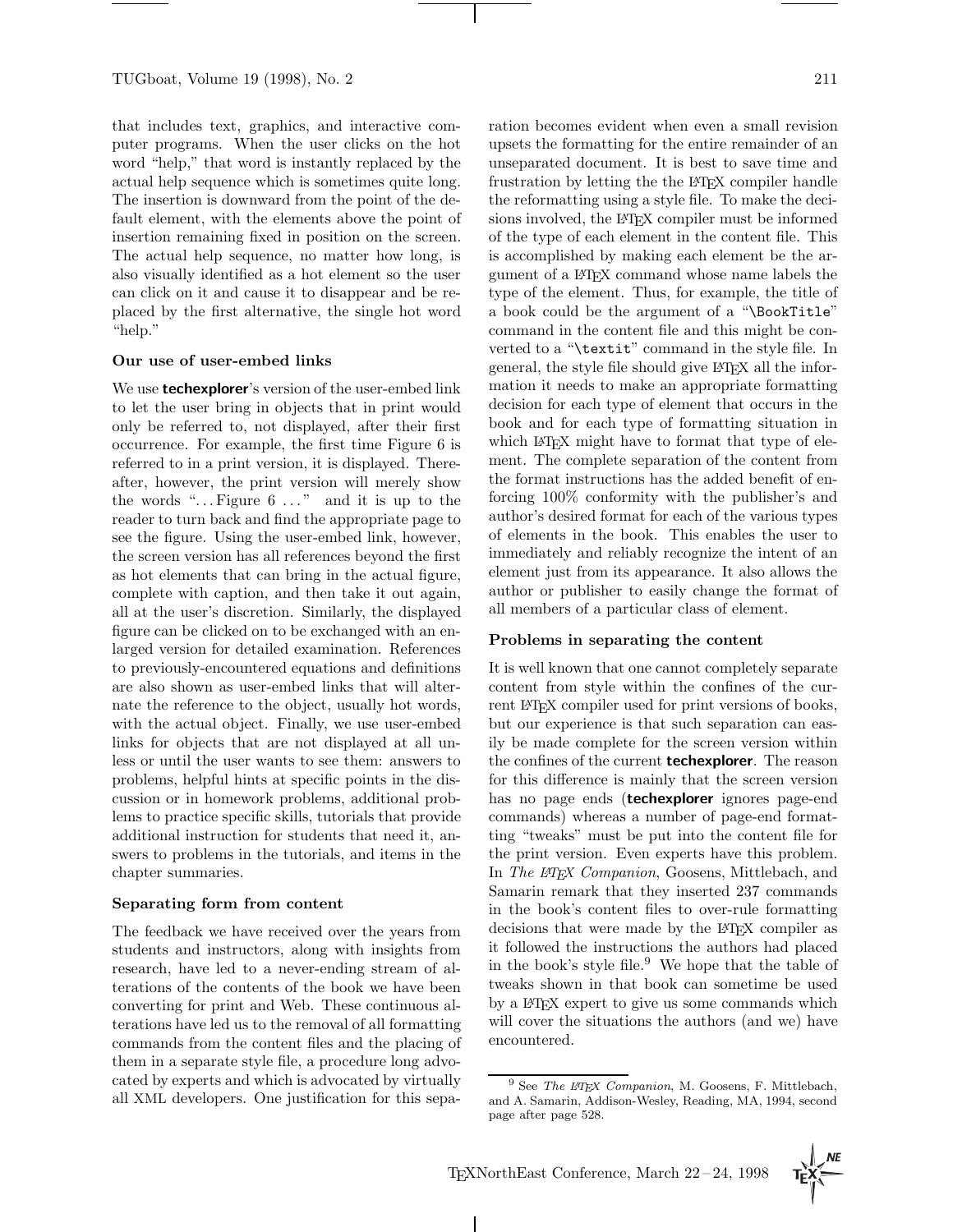#### **Moving the markup toward XML**

Eventually we will be able to encode our content files in XML to produce both the print and screen versions, and we are moving toward that capability by capturing some of the necessary information in our master content documents. To move our files in that direction while retaining our L<sup>AT</sup>EX and **techexplorer** capabilities, we followed these procedures: (1) We removed all formatting instructions from the content (".tex") files. (2) We made each content element's type identifier be a "backslash" command with braces around its argument. Here are some examples using names that seemed reasonable to us:

$$
\begin{array}{l}\n\text{$\$...$} \Rightarrow \text{1...} \\
\%... \Rightarrow \text{1...} \\
\text{each paragraph} \Rightarrow \text{p}\{...}.\n\end{array}
$$

(3) We put, near the head of the style file, each content type identifier in a single line with either a simple format definition or the name of a more complex formatting macro (the third case below):

```
\newcommand{\nm}{1}{$#18}\newcommand{\b{1}{\textbf{1}}{\textbf{#1}}\newcommand{\Def}[2]{\DefF{#1}{#2}}.
```
(4) We put, near the head of the content file, definitions of elements that may be used more than once such as figures, definitions, and equations. Here is an example of a definition which appears in a box that is labeled "C-1" in the right margin of both the print and screen versions:

```
\newcommand{\DefWrdC1}{mass}
\newcommand{\DefDefC1}{Mass is...};
```
Each figure contains a graphic and a caption. The graphic part is an eps file for LaTeX and a gif file for **techexplorer**. These graphics files are called "external entities" in XML and they require special markup in both LaTeX and **techexplorer**.

#### **Markup of figures, without** \ifthenelse

At the present time, **techexplorer** does not have the \ifthenelse and \equal commands that come with the LATEX IfThen package. This forces us to write out figure references in messy detail.

Here is a fragment of the list of figure captions and figure graphics files that we put at the head of the content document (with **\nc** indicating \newcommand):

```
\nc{\figEbGrap...
\nc{\figEcCapt}{Fig. E-3. This fig...}
\nc{\figEcGrap}{m407gr19}
\nc{\figEdCapt...
...
```
...

This shows data for parts or all of figures 2, 3, and 4 in the document's Section E. Numbers are not allowed in LATEX command names so lower case letters have been used instead: b in place of 2, etc.

Here is an XML equivalence for the figure graphics command:

# <!ENTITY figEcGrap SYSTEM "m407gr19.gif" NDATA GIF>

where the first pair is the object data (type and name), the second pair is entity-retrieval data (attribute and value), and the third pair is application data (type and application). Here "NDATA" indicates "notation data."

Here is the markup at the place the figure is first mentioned in the document, the place where the figure will naturally appear:

## \Fg{\figEcCapt}{\figEcGrap}

Next we have the markup to be placed at succeeding references to the figure. During LATEX processing for print, the third argument, the reference to the figure, will simply be printed. During **techexplorer** processing for the Web, reference to the figure will be a hot word whose selection will cause its replacement by the actual figure as a hot object (click on the figure and it instantly goes back to being the third-argument hot word):

#### \FgRef{\figEcCapt}{\figEcGrap}{Fig. E-3b.}

To finish the markup, here are the LAT<sub>EX</sub> style file definitions for the print version of the document, with **\nc** again indicating **\newcommand** and with a period on each side of the figure caption indicating code that is unrelated to the issues being discussed:

## \nc{\Fg}[2]{.#1.\epsfig{file=#2.eps}} \nc{\FgRef}[3]{#3}

Finally, here are the **techexplorer** style file definitions for the Web/CD version of the document, with more code being shown because it may be less familiar:

```
\nc{\Fg}[2]{
 \fcolorbox{black}{green}{
    \begin{tabular}{l p{0cm}}
    \fbox{\includegraphics{#2.gif}} & #1\\
    \end{tabular}
 }
}
```
## \nc{\FgRef}[3]{\altLink{\Fg{#1}{#2}}{#3}}

Note the tabular attribute p{0cm} which tells **techexplorer** to format the figure caption using all of the remaining horizontal space in the browser window at the moment. Also note the \altLink command that displays the third \FgRef argument, the figure reference, as a hot word. Its selection by the user

 $\mathbf{I}$